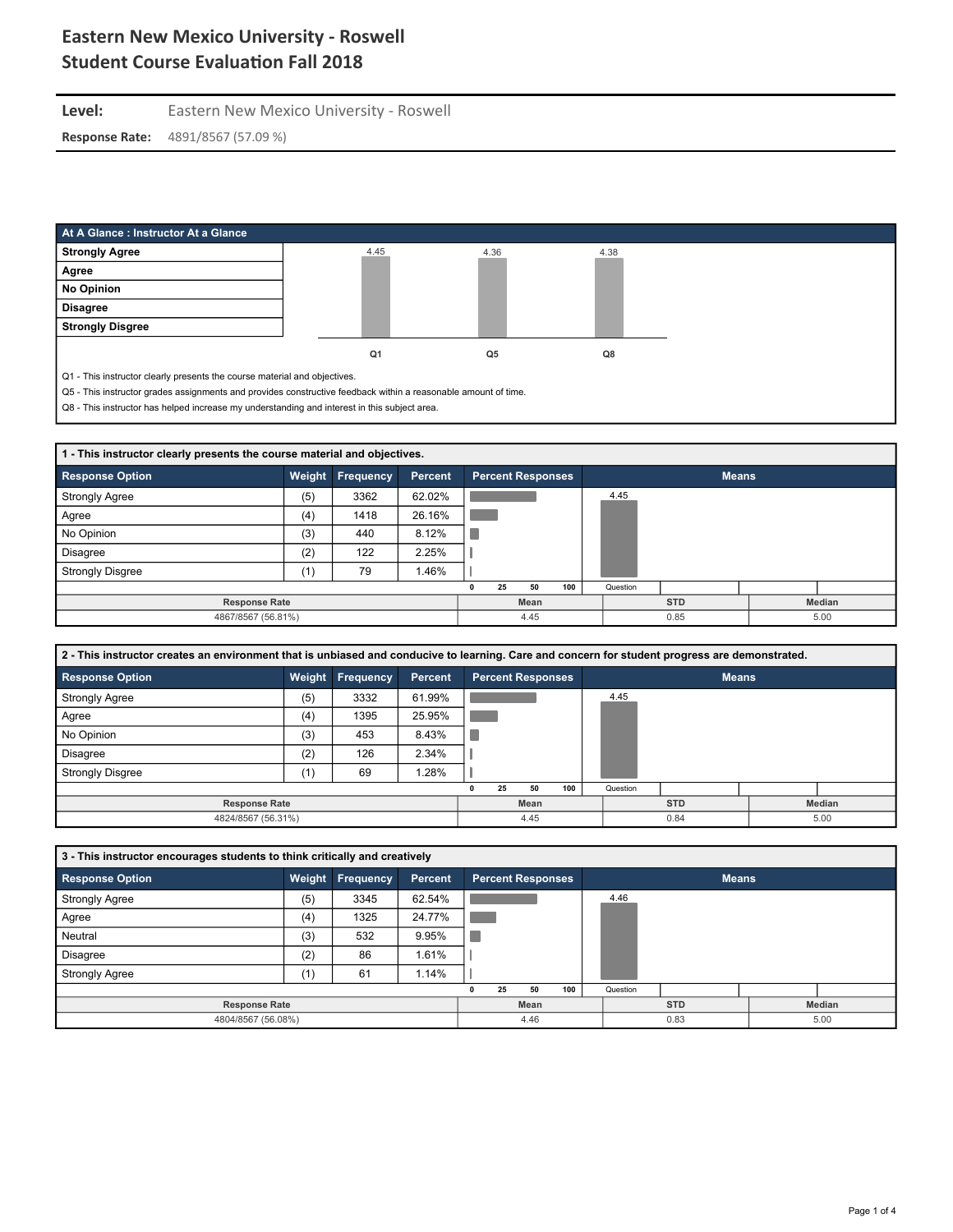Level: Eastern New Mexico University - Roswell **Response Rate:** 4891/8567 (57.09 %)

| 4 - This instructor is open to student questions and opinions. |        |                  |         |      |                      |                          |          |            |      |              |  |  |
|----------------------------------------------------------------|--------|------------------|---------|------|----------------------|--------------------------|----------|------------|------|--------------|--|--|
| <b>Response Option</b>                                         | Weight | <b>Frequency</b> | Percent |      |                      | <b>Percent Responses</b> |          |            |      | <b>Means</b> |  |  |
| <b>Strongly Agree</b>                                          | (5)    | 3372             | 62.96%  |      |                      |                          |          |            | 4.46 |              |  |  |
| Agree                                                          | (4)    | 1339             | 25.00%  |      |                      |                          |          |            |      |              |  |  |
| Neutral                                                        | (3)    | 469              | 8.76%   |      |                      |                          |          |            |      |              |  |  |
| Disagree                                                       | (2)    | 95               | 1.77%   |      |                      |                          |          |            |      |              |  |  |
| <b>Strongly Disagree</b>                                       | (1)    | 81               | 1.51%   |      |                      |                          |          |            |      |              |  |  |
|                                                                |        | 0                | 25      | 50   | 100                  |                          | Question |            |      |              |  |  |
| <b>Response Rate</b>                                           |        |                  |         | Mean |                      |                          |          | <b>STD</b> |      | Median       |  |  |
| 4806/8567 (56.10%)                                             |        |                  |         |      | 4.46<br>0.84<br>5.00 |                          |          |            |      |              |  |  |

| 5 - This instructor grades assignments and provides constructive feedback within a reasonable amount of time. |        |                  |                |  |    |                          |     |  |          |              |  |               |
|---------------------------------------------------------------------------------------------------------------|--------|------------------|----------------|--|----|--------------------------|-----|--|----------|--------------|--|---------------|
| <b>Response Option</b>                                                                                        | Weight | <b>Frequency</b> | <b>Percent</b> |  |    | <b>Percent Responses</b> |     |  |          | <b>Means</b> |  |               |
| <b>Strongly Agree</b>                                                                                         | (5)    | 3102             | 58.00%         |  |    |                          |     |  | 4.36     |              |  |               |
| Agree                                                                                                         | (4)    | 1427             | 26.68%         |  |    |                          |     |  |          |              |  |               |
| Neutral                                                                                                       | (3)    | 562              | 10.51%         |  |    |                          |     |  |          |              |  |               |
| Disagree                                                                                                      | (2)    | 151              | 2.82%          |  |    |                          |     |  |          |              |  |               |
| <b>Strongly Disagree</b>                                                                                      | (1)    | 106              | .98%           |  |    |                          |     |  |          |              |  |               |
|                                                                                                               |        |                  |                |  | 25 | 50                       | 100 |  | Question |              |  |               |
| <b>Response Rate</b>                                                                                          |        |                  |                |  |    | Mean                     |     |  |          | <b>STD</b>   |  | <b>Median</b> |
| 4804/8567 (56.08%)                                                                                            |        |                  |                |  |    | 4.36                     |     |  |          | 0.92         |  | 5.00          |

| 6 - This instructor has command of the subject area. |     |                  |         |  |    |                          |     |  |          |              |  |        |  |
|------------------------------------------------------|-----|------------------|---------|--|----|--------------------------|-----|--|----------|--------------|--|--------|--|
| <b>Response Option</b>                               |     | Weight Frequency | Percent |  |    | <b>Percent Responses</b> |     |  |          | <b>Means</b> |  |        |  |
| <b>Strongly Agree</b>                                | (5) | 3273             | 61.22%  |  |    |                          |     |  | 4.45     |              |  |        |  |
| Agree                                                | (4) | 1417             | 26.51%  |  |    |                          |     |  |          |              |  |        |  |
| No Opinion                                           | (3) | 526              | 9.84%   |  |    |                          |     |  |          |              |  |        |  |
| <b>Disagree</b>                                      | (2) | 62               | 1.16%   |  |    |                          |     |  |          |              |  |        |  |
| <b>Strongly Disgree</b>                              | (1) | 68               | 1.27%   |  |    |                          |     |  |          |              |  |        |  |
|                                                      |     |                  |         |  | 25 | 50                       | 100 |  | Question |              |  |        |  |
| <b>Response Rate</b>                                 |     |                  |         |  |    | Mean                     |     |  |          | <b>STD</b>   |  | Median |  |
| 4802/8567 (56.05%)                                   |     |                  |         |  |    | 4.45                     |     |  |          | 0.82         |  | 5.00   |  |

| 7 - This instructor comes prepared for each class period, makes good use of classroom time, and effectively uses instructional materials. |                      |                  |         |  |    |                          |     |  |          |              |        |      |  |
|-------------------------------------------------------------------------------------------------------------------------------------------|----------------------|------------------|---------|--|----|--------------------------|-----|--|----------|--------------|--------|------|--|
| <b>Response Option</b>                                                                                                                    |                      | Weight Frequency | Percent |  |    | <b>Percent Responses</b> |     |  |          | <b>Means</b> |        |      |  |
| <b>Strongly Agree</b>                                                                                                                     | (5)                  | 3181             | 59.44%  |  |    |                          |     |  | 4.39     |              |        |      |  |
| Agree                                                                                                                                     | (4)                  | 1338             | 25.00%  |  |    |                          |     |  |          |              |        |      |  |
| No Opinion                                                                                                                                | (3)                  | 672              | 12.56%  |  |    |                          |     |  |          |              |        |      |  |
| Disagree                                                                                                                                  | (2)                  | 76               | 1.42%   |  |    |                          |     |  |          |              |        |      |  |
| <b>Strongly Disgree</b>                                                                                                                   | (1)                  | 85               | .59%    |  |    |                          |     |  |          |              |        |      |  |
|                                                                                                                                           |                      |                  |         |  | 25 | 50                       | 100 |  | Question |              |        |      |  |
|                                                                                                                                           | <b>Response Rate</b> |                  |         |  |    | Mean                     |     |  |          | <b>STD</b>   | Median |      |  |
| 4809/8567 (56.13%)                                                                                                                        |                      |                  |         |  |    | 4.39                     |     |  |          | 0.87         |        | 5.00 |  |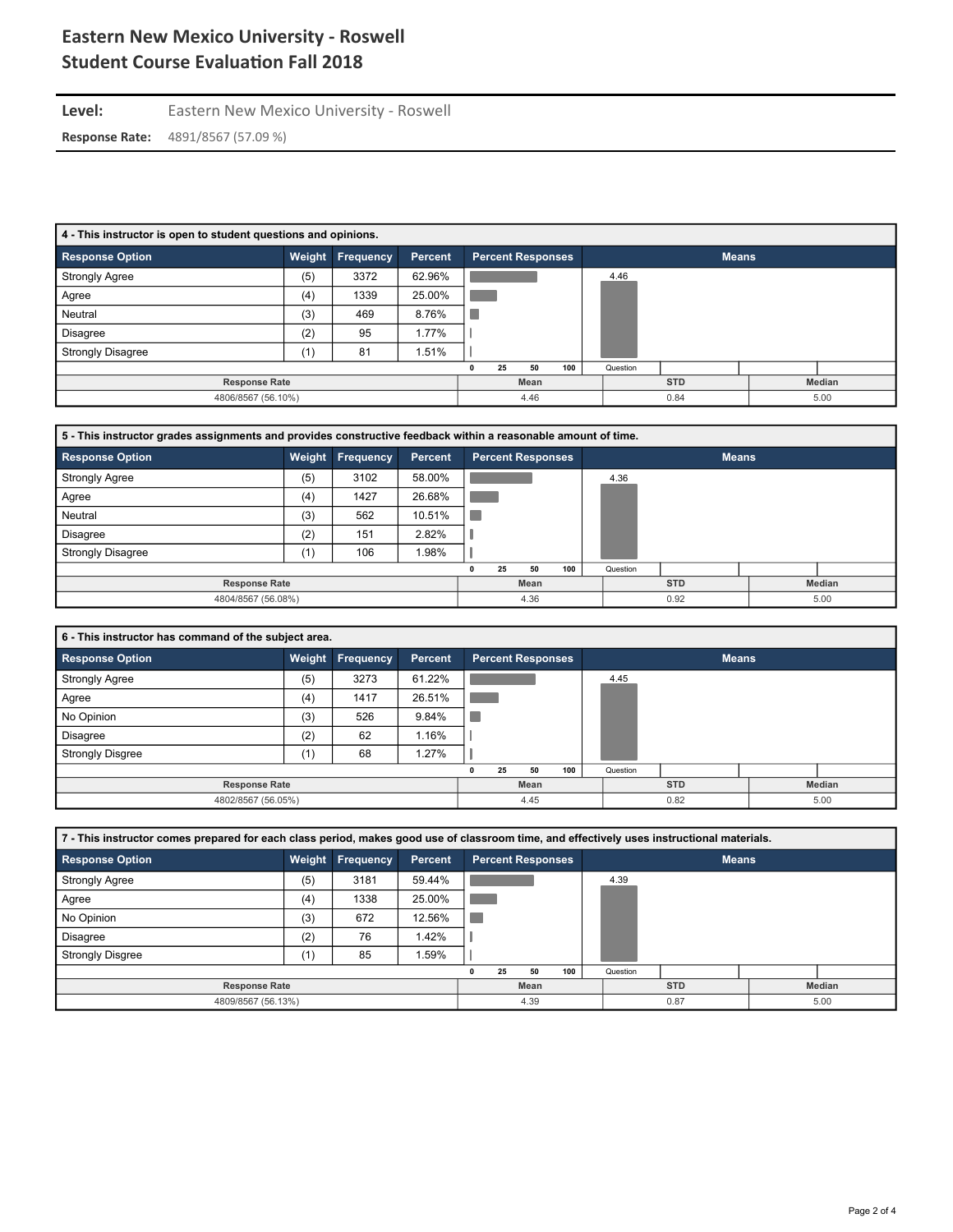Level: Eastern New Mexico University - Roswell **Response Rate:** 4891/8567 (57.09 %)

| 8 - This instructor has helped increase my understanding and interest in this subject area. |        |           |                |  |                      |                          |     |            |          |              |  |  |
|---------------------------------------------------------------------------------------------|--------|-----------|----------------|--|----------------------|--------------------------|-----|------------|----------|--------------|--|--|
| <b>Response Option</b>                                                                      | Weight | Frequency | <b>Percent</b> |  |                      | <b>Percent Responses</b> |     |            |          | <b>Means</b> |  |  |
| <b>Strongly Agree</b>                                                                       | (5)    | 3186      | 59.46%         |  |                      |                          |     |            | 4.38     |              |  |  |
| Agree                                                                                       | (4)    | 1381      | 25.77%         |  |                      |                          |     |            |          |              |  |  |
| No Opinion                                                                                  | (3)    | 557       | 10.40%         |  |                      |                          |     |            |          |              |  |  |
| <b>Disagree</b>                                                                             | (2)    | 106       | 1.98%          |  |                      |                          |     |            |          |              |  |  |
| <b>Strongly Disgree</b>                                                                     | (1)    | 128       | 2.39%          |  |                      |                          |     |            |          |              |  |  |
|                                                                                             |        |           |                |  | 25                   | 50                       | 100 |            | Question |              |  |  |
| <b>Response Rate</b>                                                                        |        | Mean      |                |  |                      |                          |     | <b>STD</b> |          | Median       |  |  |
| 4812/8567 (56.17%)                                                                          |        |           |                |  | 0.92<br>5.00<br>4.38 |                          |     |            |          |              |  |  |

| 9 - This instructor is consistently available during posted office hours and responds to voice mails/email messages within a reasonable amount of time. |     |                         |         |  |                      |    |                          |            |          |               |  |  |
|---------------------------------------------------------------------------------------------------------------------------------------------------------|-----|-------------------------|---------|--|----------------------|----|--------------------------|------------|----------|---------------|--|--|
| <b>Response Option</b>                                                                                                                                  |     | <b>Weight Frequency</b> | Percent |  |                      |    | <b>Percent Responses</b> |            |          | <b>Means</b>  |  |  |
| <b>Strongly Agree</b>                                                                                                                                   | (5) | 3056                    | 57.12%  |  |                      |    |                          |            | 4.35     |               |  |  |
| Agree                                                                                                                                                   | (4) | 1386                    | 25.91%  |  |                      |    |                          |            |          |               |  |  |
| No Opinion                                                                                                                                              | (3) | 735                     | 13.74%  |  |                      |    |                          |            |          |               |  |  |
| Disagree                                                                                                                                                | (2) | 85                      | .59%    |  |                      |    |                          |            |          |               |  |  |
| <b>Strongly Disgree</b>                                                                                                                                 | (1) | 88                      | .64%    |  |                      |    |                          |            |          |               |  |  |
|                                                                                                                                                         |     |                         |         |  | 25                   | 50 | 100                      |            | Question |               |  |  |
| <b>Response Rate</b>                                                                                                                                    |     | Mean                    |         |  |                      |    |                          | <b>STD</b> |          | <b>Median</b> |  |  |
| 4802/8567 (56.05%)                                                                                                                                      |     |                         |         |  | 4.35<br>0.89<br>5.00 |    |                          |            |          |               |  |  |

| 10 - I would take another course from this instructor |     |                  |         |      |    |                          |     |            |          |              |  |  |  |
|-------------------------------------------------------|-----|------------------|---------|------|----|--------------------------|-----|------------|----------|--------------|--|--|--|
| <b>Response Option</b>                                |     | Weight Frequency | Percent |      |    | <b>Percent Responses</b> |     |            |          | <b>Means</b> |  |  |  |
| <b>Strongly Agree</b>                                 | (5) | 3188             | 59.58%  |      |    |                          |     |            | 4.35     |              |  |  |  |
| Agree                                                 | (4) | 1294             | 24.18%  |      |    |                          |     |            |          |              |  |  |  |
| No Opinion                                            | (3) | 561              | 10.48%  | T.   |    |                          |     |            |          |              |  |  |  |
| <b>Disagree</b>                                       | (2) | 149              | 2.78%   |      |    |                          |     |            |          |              |  |  |  |
| <b>Strongly Disgree</b>                               | (1) | 159              | 2.97%   |      |    |                          |     |            |          |              |  |  |  |
|                                                       |     |                  |         |      | 25 | 50                       | 100 |            | Question |              |  |  |  |
| <b>Response Rate</b>                                  |     |                  |         | Mean |    |                          |     | <b>STD</b> |          | Median       |  |  |  |
| 4804/8567 (56.08%)                                    |     |                  |         | 4.35 |    |                          |     | 0.98       |          | 5.00         |  |  |  |

| 11 - The facilities are adequate for this class |     |                  |         |                      |    |                          |     |  |          |              |  |        |  |
|-------------------------------------------------|-----|------------------|---------|----------------------|----|--------------------------|-----|--|----------|--------------|--|--------|--|
| <b>Response Option</b>                          |     | Weight Frequency | Percent |                      |    | <b>Percent Responses</b> |     |  |          | <b>Means</b> |  |        |  |
| <b>Strongly Agree</b>                           | (5) | 2615             | 54.51%  |                      |    |                          |     |  | 4.36     |              |  |        |  |
| Agree                                           | (4) | 1459             | 30.41%  |                      |    |                          |     |  |          |              |  |        |  |
| No Opinion                                      | (3) | 600              | 12.51%  |                      |    |                          |     |  |          |              |  |        |  |
| <b>Disagree</b>                                 | (2) | 73               | 1.52%   |                      |    |                          |     |  |          |              |  |        |  |
| <b>Strongly Disgree</b>                         | (1) | 50               | 1.04%   |                      |    |                          |     |  |          |              |  |        |  |
|                                                 |     |                  |         |                      | 25 | 50                       | 100 |  | Question |              |  |        |  |
| <b>Response Rate</b>                            |     |                  |         |                      |    | Mean                     |     |  |          | <b>STD</b>   |  | Median |  |
| 4797/8567 (55.99%)                              |     |                  |         | 0.83<br>4.36<br>5.00 |    |                          |     |  |          |              |  |        |  |